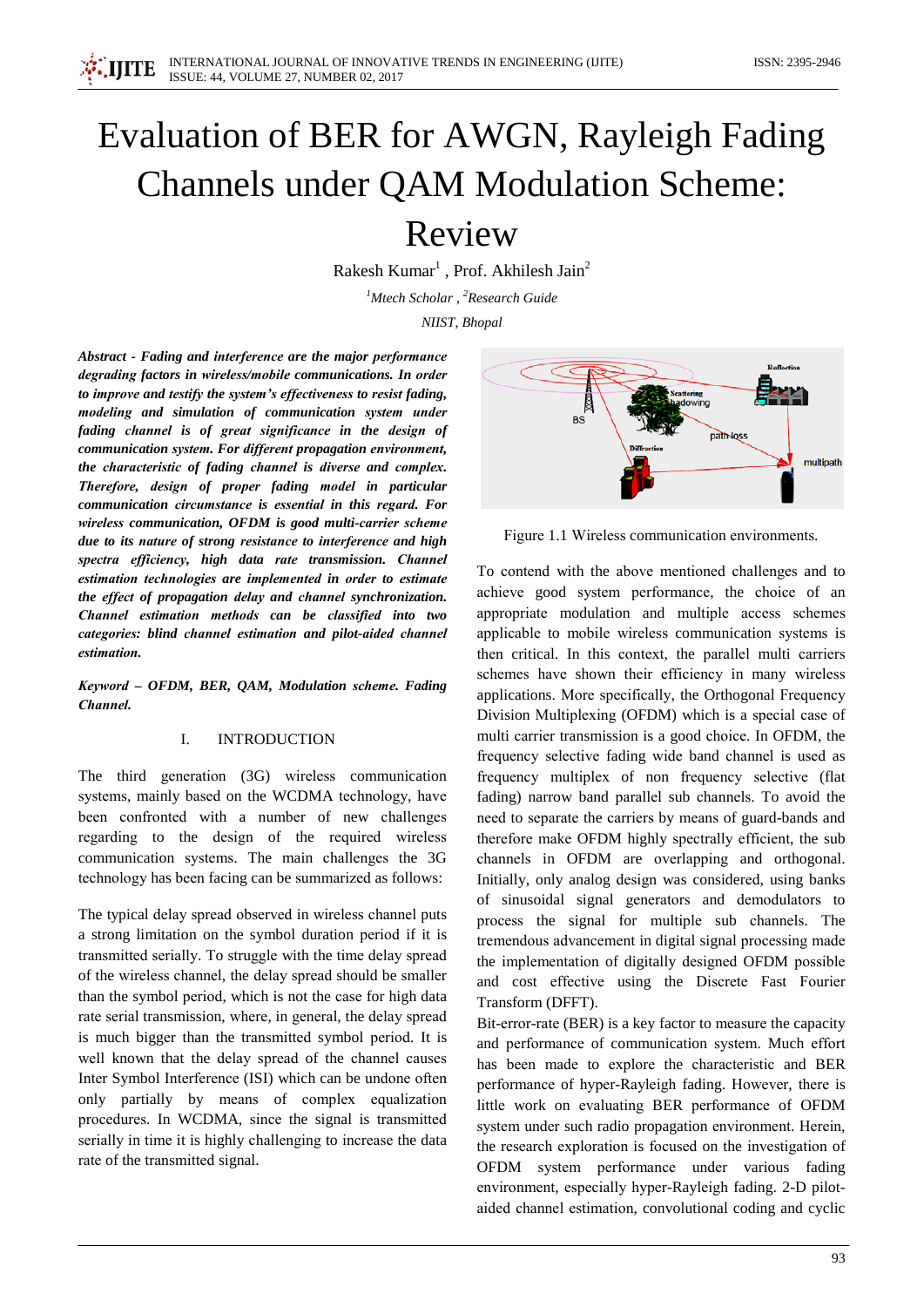prefix are also implemented in OFDM system. The performance of OFDM system can be determined by evaluating system's BER.

#### **SYSTEM MODEL** II.

Orthogonal Frequency Division Multiplexing (OFDM). which is also referred to as Discrete Multi-tone Modulation (DMT), is a multi-carrier transmission technique, is widely applied to wireless communications, such as digital audio broadcasting, digital video broadcasting and wireless local area network (WLAN). OFDM is also regarded as one of the most promising technologies for the fourth generation (4G) mobile communication system. OFDM technology has distinctive advantages on high data transmission, anti-interference and low equipment complexity.

#### A. Principle of OFDM system

The idea of OFDM is to divide the original data steam into several parallel narrowband low-rate streams modulated on corresponding orthogonal sub-carriers [7]. To be specific, each sub-carrier has integer periods in OFDM symbol duration. Neighboring sub-carriers have one period difference to maintain orthogonality. This orthogonality characteristic of OFDM system can also be understood in the view of frequency domain. As shown in Figure 2-1, all sub-carriers are controlled to

maintain orthogonality by making the peak of each subcarrier signal coincide with the nulls of other signals.



Figure 2.1 Frequency spectrums of OFDM sub carriers.

The orthogonal characteristics of sub-carriers enable OFDM system to have higher spectral efficiency than conventional multi-carrier technique. For conventional multi-carrier techniques, guard intervals are inserted between sub-carriers so that sub-carrier signal can be separated from other signal by corresponding filter at the receiver. In the case of OFDM system, however, subcarriers overlap each other and can be demodulated without guard interval.

### **B.** Model of OFDM System

OFDM system is presented in figure 2.2, where some significant functions are analyzed. Coding and modulation schemes are essential in developing a feasible OFDM communication system. Moreover, cyclic prefix is considered as an indispensible part of OFDM system to combat inter-carrier interference (ICI), since OFDM system is particularly vulnerable to ICI.

Pilot Coding **Modulation**  $P/S$ **Cyclic Prefix**  $S/P$ **IFFT** Insertion **Physical** Channel output Remove Channel **Decoding** Demodulation  $P/S$  $S/P$ **FFT Estimation Cyclic Prefix** 

Figure 2.2 System model of OFDM.

## C. Modulation Scheme

input

Modulation is the technique by which the signal wave is transformed in order to send it over the communication channel in order to minimize the effect of noise. This is done in order to ensure that the received data can be

demodulated to give back the original data. In an OFDM system, the high data rate information is divided into small packets of data which are placed orthogonal to each other. This is achieved by modulating the data by a desirable modulation technique (QPSK). After this, IFFT is performed on the modulated signal which is further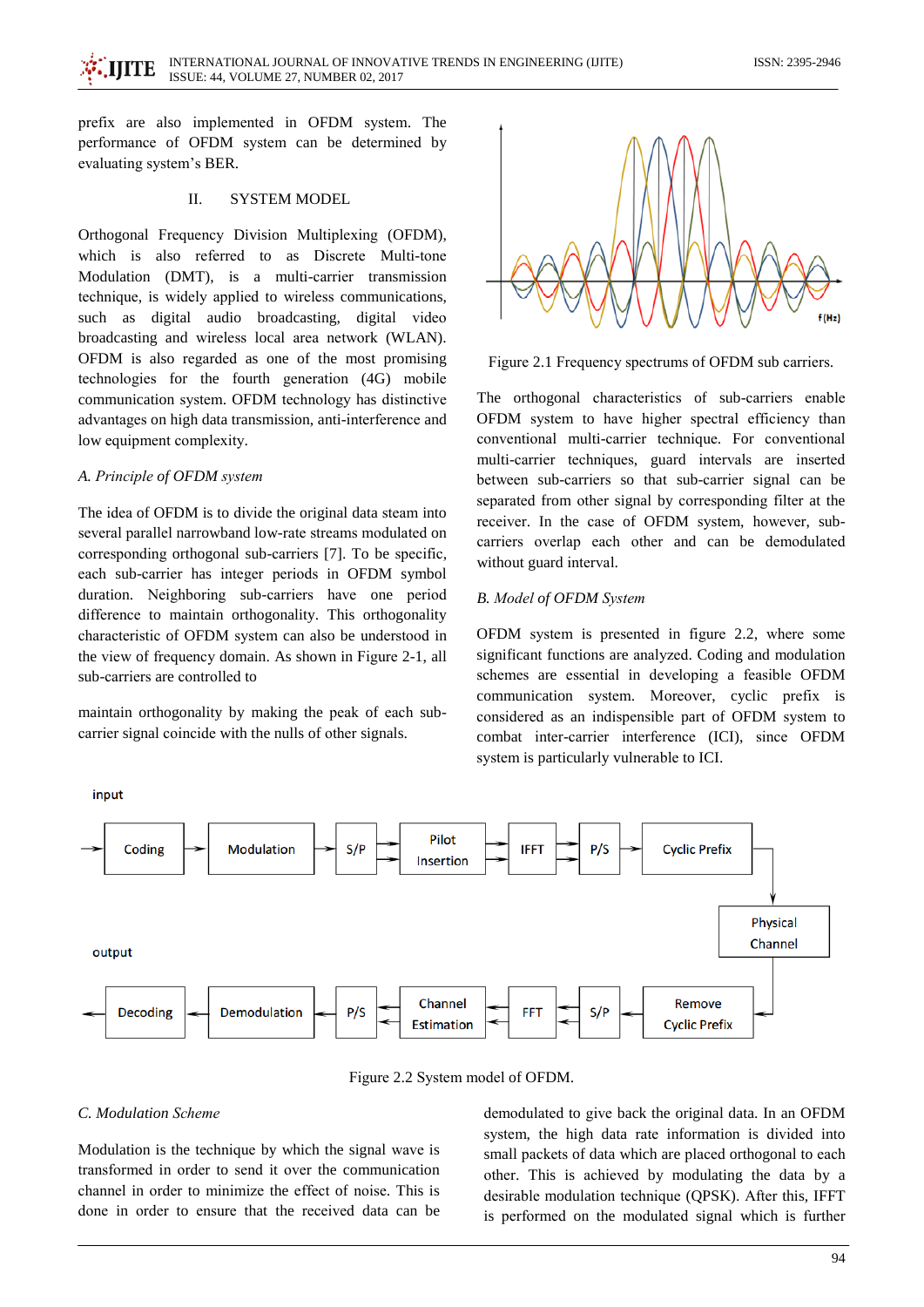processed by passing through a parallel - to - serial converter. In order to avoid ISI we provide a cyclic prefix to the signal.

## D. Demodulation

Demodulation is the technique by which the original data (or a part of it) is recovered from the modulated signal which is received at the receiver end. In this case, the received data is first made to pass through a low pass filter and the cyclic prefix is removed. FFT of the signal is done after it is made to pass through a serial - to parallel converter. A demodulator is used, to get back the original signal.

The bit error rate and the signal - to - noise ratio is calculated by taking into consideration the un - modulated signal data and the data at the receiving end.

## E. Bit Rate and Symbol Rate

The signal bandwidth for the communications channel depends on the symbol rate or also known as band rate.

Symbol rate  
= 
$$
\frac{Bit \ rate}{Number \ of \ bit \ transmitted \ per \ symbol} \dots (1)
$$

Bit rate is the sampling frequency multiplied by the number of bits per sample. For example, a radio with an 8-bit sampler is sampled at 10 kHz for voice. The bit rate, the basic bit stream rate in the radio, would be 8 bits multiplied by 10k samples per second giving 80 kbps.

```
Bit Error Rate (BER)
```
BER is a performance measurement that specifies the number of bit corrupted or destroyed as they are transmitted from its source to its destination. Several factors that affect BER include bandwidth, SNR, transmission speed and transmission medium.

Signal-to-Noise Ratio (SNR)

SNR is defined as the ratio of a signal power to noise power and it is normally expressed in decibel (dB). The mathematical expression of SNR is

$$
SNR = 10log_{10} \frac{Signal \, Power}{Noise \, Power} \, dB \, \dots \, \dots \, \dots \, \dots \, \dots \, \dots \, (2)
$$
\nIII. PREVIOUS WORK

M. Raju and K. A. Reddy, [1] The concert of wireless communication systems depends on wireless channel environment. By properly analyzing the wireless channels, we can develop an efficient wireless communication system. M-OAM modulation schemes are preferred because in this scheme more than one bit can be grouped and transmit at a time, which is very effective for M-OAM band limited channels. (M-Ouadrature Amplitude Modulation) is the most effective digital modulation technique as it is more power efficient for larger values of M. In this research work, we analyze OFDM system inimitability in AWGN (additive White Gaussian Noise) and Rayleigh fading channel using M-QAM modulation schemes. Rayleigh fading channel is describe by Clarke and Gans model. The performance measured in terms of bit error rate (BER) is evaluated for  $M = 4$ , 8 and 16 modulation schemes of M-OAM numerically and verified our analytical results by computer simulation. It has been demonstrated that the BER increases as the modulation order increases.

J. A. Sheikh, Uzma, S. A. Parah and G. M. Bhat, [2] The work in the field of wireless communication these days is directed towards the efficient usage of the available spectrum as the spectrum scarcity keeps haunting people in general and communication engineers in particular. This puts an upper limit on the development of new spectrum hungry applications. Spectral efficiency has thus given new direction to the researchers to look for the available option for better utilization of spectrum and to develop techniques that will be compatible with the existing technology. The work presented in this research work is also an attempt towards this direction. The idea is to use the Multiple Input Multiple Output Orthogonal Frequency Division Multiplexing (MIMO-OFDM) for transmission of image data with improved Bit Error Rate (BER) and Pixel Error Rate (PER) as the performance of most of the communication systems developed is measured, in the most common parlance, in terms of BER. The bit error has been improved using bit level scrambling in addition to the convolutional coding. A MATLAB program has been developed to model the MIMO-OFDM system. The model under consideration prompts the user for various inputs and then produces the results in terms of various plots and graphs. The results confirm the significant improvement in the BER and PER of the system.

R. Yoshizawa and H. Ochiai [3] Active constellation extension (ACE) has been proposed for a peak-to-average power (PAPR) reduction of orthogonal frequencydivision multiplexing (OFDM) signals, which projects the clipping noise generated by iterative clipping and filtering (CAF) onto the outside region of the constellation such that its minimum Euclidean distance (MED) is not reduced. Due to this arrangement, some amount of average power increase is introduced, but ACE can achieve better trade-off between uncoded bit-error rate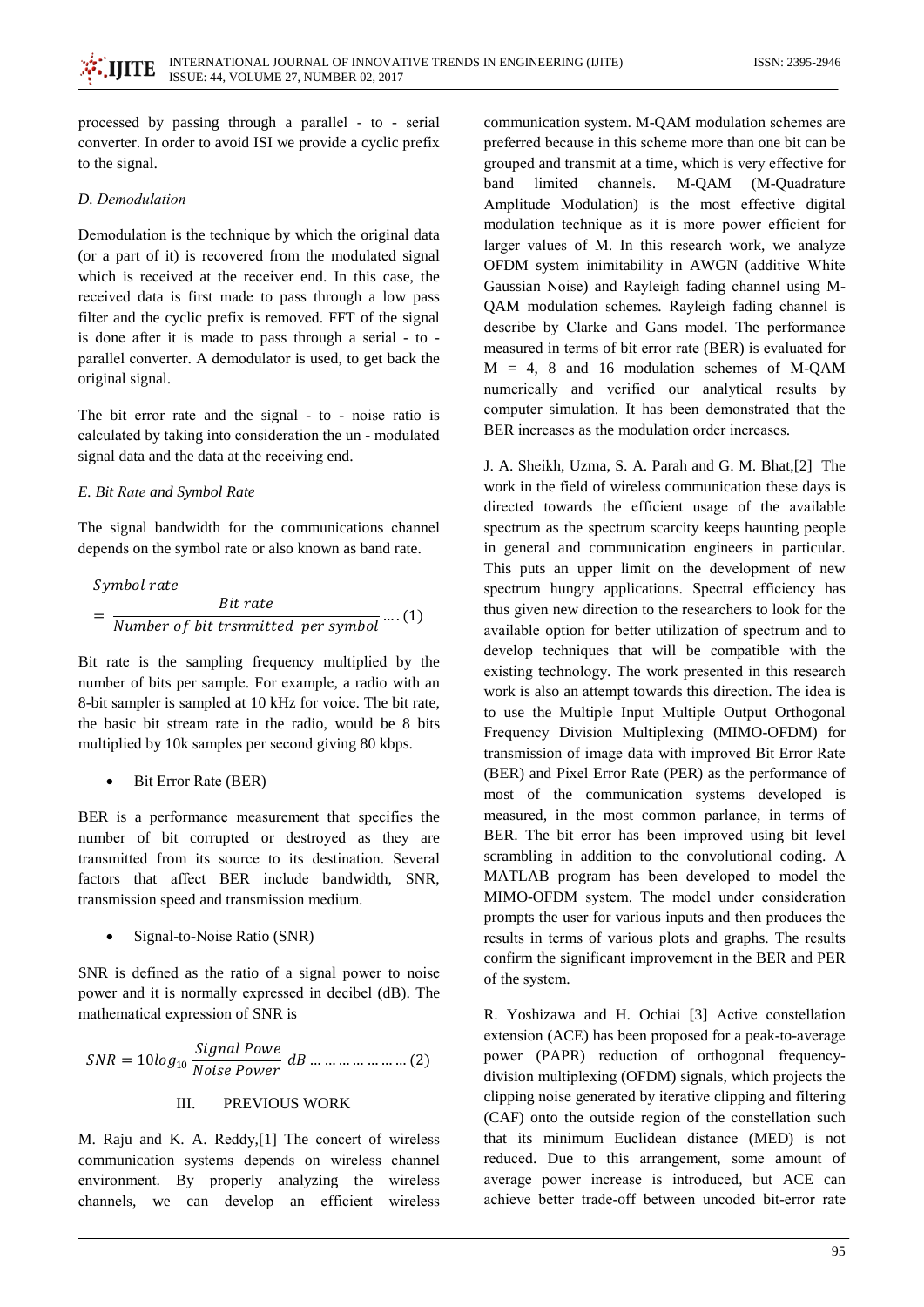(BER) and power amplifier (PA) efficiency compared to simple CAF. However, the coded BER of ACE has not been analyzed so far, where the degradation of signal-tonoise power ratio (SNR) due to the average power increase may have dominant effect on the performance. Moreover, in order to perform effective error correction, the statistical property of the clipping noise imposed by ACE should be developed. This research work empirically models the clipping noise distribution after ACE such that soft decoding can be employed at its receiver, and investigates its performance in terms of mutual information and coded BER employing near optimal channel coding. It is revealed that the simple CAF may outperform the ACE in terms of both PA efficiency and BER performance when both are protected by practical channel coding.

Y. Goto et al. [4] Light-emitting diode (LED) transmitters based optical wireless communication (OWC) systems offer the potential for new generation communication systems. Particularly, an image sensor based OWC systems consist of the LED transmitters and camera receivers are expected to contribute to intelligent transport system (ITS) for driving supports. For high achievable data rates, orthogonal frequency division multiplexing (OFDM) based OWC systems have attracted a great deal of attention. Despite attractive features of optical OFDM, only few attempts have so far been made to adopt it as a modulation scheme of an image sensor based OWC system. There remains a need for an evaluation of adopting an optical OFDM to the image sensor based OWC systems. Another important issue needs to be addressed is the performance degradation due to a frequency response of an actual image sensor device, especially a signal attenuation loss in higher frequency. In addition to such loss, a narrow band noise generated by its circuits also degrades the performance. The purpose of this research work is to investigate BER performances of the optical-OFDM using an actual image sensor device, the optical communication image sensor (OCI). From simulation results, it is found that the frequency response and the narrowband noise at 12MHz of the OCI lead to significant reduction of BER performances. the Additionally, the results shows that ACO-OFDM shows a little better performance compared to DCO-OFDM with the same bandwidth efficiency.

M. Thanigasalam and P. Dananjayan,[5] Orthogonal Frequency Division Multiplexing is a highly flexible multicarrier modulation technique adapted in frequency selective and time variant wireless channels. In spite of its many advantages, OFDM suffers from high PAPR. Many methods of PAPR reduction techniques have been proposed. Of these, PTS is a distortion-less method of PAPR reduction. But PTS involves more computational complexity with increase in subblocks. To address the issue of high computational complexity, Modified PTS is used. Modified PTS is based on neighbourhood search algorithm, wherein a threshold PAPR is assumed to search the optimum set of phase factors. The optimum set of phase factors are then used to obtain OFDM signal with low PAPR. By combining Modified PTS and interleaving, a further reduction in PAPR is achieved. In this research work, the performance of OFDM receiver is analyzed using MMSE channel estimation. The parameters MSE and BER are used to evaluate the performance of MMSE OFDM receiver. Simulation results show that BER performance improves with reduction in PAPR.

S. R. Chaudhary and M. P. Thombre, [6] In recent years, wireless broadband communication has gained attention due to ever growing demands of multimedia and internet services. The major challenges faced by wireless communication are availability of resources like bandwidth and transmission power. Also the wireless channel suffers from impairments like fading and interference. Technologies that achieved above requirements are Multiple Input Multiple Output (MIMO) and Orthogonal Frequency Division Multiplexing (OFDM). Channel impairments must be mitigated at the receiver by using equalization techniques. In this research work, BER performance improvements of MIMO-OFDM systems using different equalization techniques such as Zero forcing (ZF), Minimum mean square error (MMSE) and Maximum likelihood (ML) are shown and compared. Simulations are carried out under Rayleigh frequency flat channels.

#### $IV.$ PROBLEM STATEMENT

The error rate in Rayleigh fading channel is also higher than the AWGN channel for same signal. So to provide a reliable communication along with the high data rate, there should be a tradeoff between modulation order and signal power. Bit error rate is major issue in wireless communication system due to fading of the signal and the other impacts are discussed.

#### $\mathbf{V}$ **CONCLUSION**

To write a review number of literatures are studied in this brief its investigated the various impact of channel fading on bit error rate in OFDM channel different modulation techniques are used to optimize the Bit error rate and loss o signal and performance enhancement. Due to the limited time, issue of Synchronization is not included in the research exploration, which is, however, an essential issue  $in$ developing OFDM system. Accurate